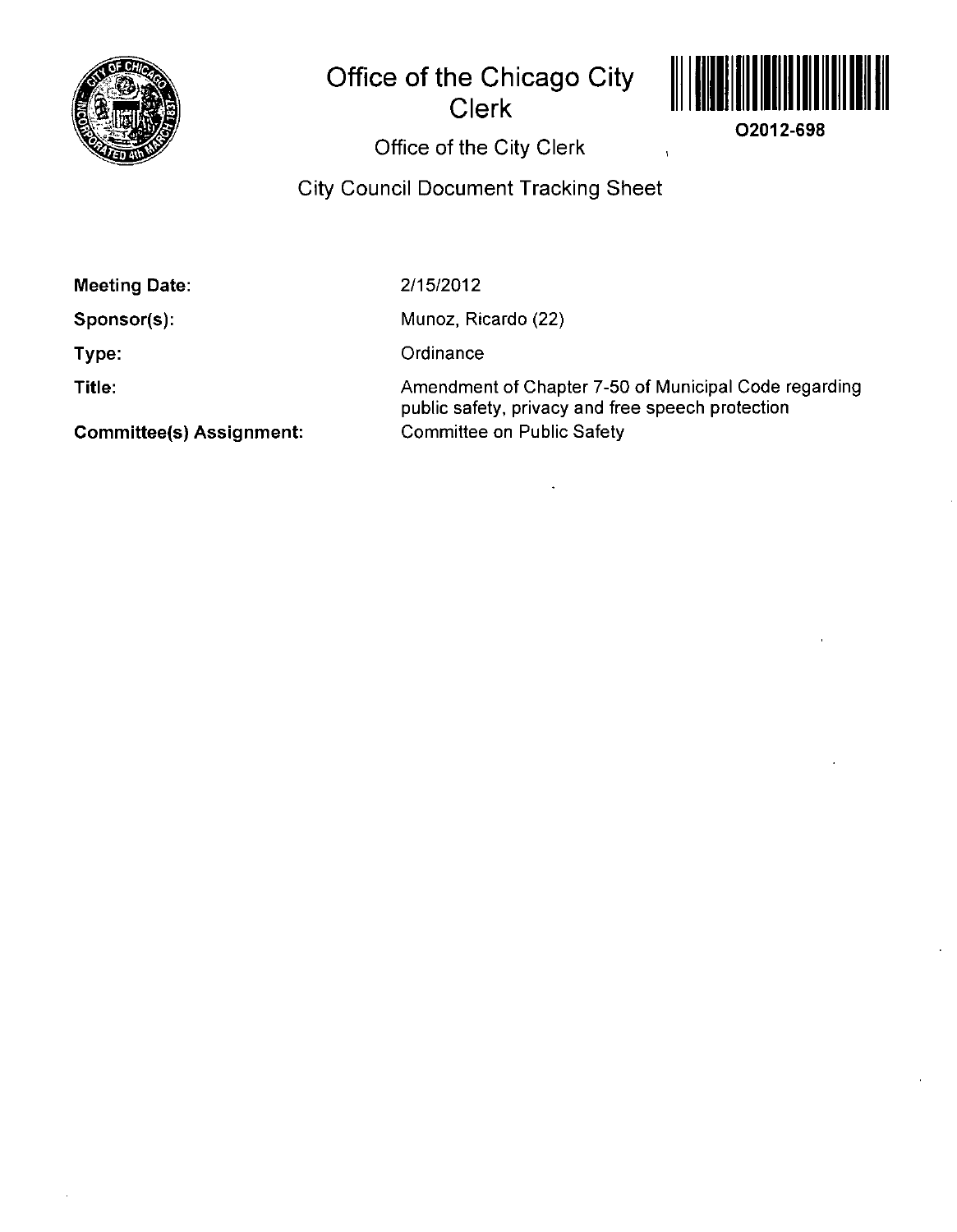### **Submitting a Proposed Ordinance sponsored by**

#### **RICARDO MUNOZ, Alderman Twenty-Second Ward**

## PROPOSED ORDINANCE PUBLIC SAFETY, PRIVACY AND FREE SPEECH PROTECTION

WHEREAS, the City Council of the City of Chicago has given the Mayor of Chicago and the Chicago Police Department extraordinary police powers in advanced of the G8/NATO meetings as defined in the amended Municipal Code 10-8-330 and 10-8-330 et seq.; and

WHEREAS, these extraordinary police powers demonstrate the City of Chicago's commitment to providing public safety for its citizens and should be adequate to meet the needs of the G8/NAT0 events; and

WHEREAS, the City of Chicago is committed to navigating the balance between public safety and the rights of citizens to be informed via the press, to privacy in their persons, property and communications; and

WHEREAS, interfering in the freedoms of speech, press and privacy are breaches of basic Constitutional rights and can lead to governmental overreach and spark the public disorder that will endanger the lives and property of the citizens of Chicago; and

WHEREAS, the City Council and Mayor of Chicago have been elected to carry out their duties as outlined in the Chicago Municipal Code Chapters 2-8-850 and 2-4-010 et seq. respectively; and

WHEREAS, Chapter 7-50 of the Chicago Municipal Code, covering the Wireless Communications and the Chicago Emergency Telephone System Board created in Chapter 3-64 of the Code does not take into account the internet's status as the new public square or fully reflect the power inherent in the Mayor's and the Chicago Police Department's enhanced police powers; and

WHEREAS, this ordinance in no way interferes with legitimate and Constitutional law enforcement activities and operations; and

WHEREAS, the City of Chicago will soon pay \$6.2 million dollars to settle claims that the Chicago Police Department violated the rights of anti-Iraq War protestors in 2003 and has already paid over \$40 million to settle allegations of police misconduct in the Burge case

WHEREAS, the Mayor's expressed commitment to showcasing Chicago as a world-class, intemational city depends on the city demonstrating it is a respecter and defender of Constitutional rights and the highest international norms in regards to freedoms of speech, the press and privacy; and

WHEREAS, by means of this ordinance, the City of Chicago will protect the Intemet, which is the new public square, from being censored; and

WHEREAS, the time to protect uncomfortable, inconvenient and dissenting speech is exactly when difficult events are occurring; and

WHEREAS, all segments of our community should be informed and give their perspective on the G8/NAT0 meetings to create positive civic pressure that will prompt citizens, elected officials and law enforcement agencies to be on their best behavior and will protect the rights of privacy, press and speech for all Chicago's Citizens.